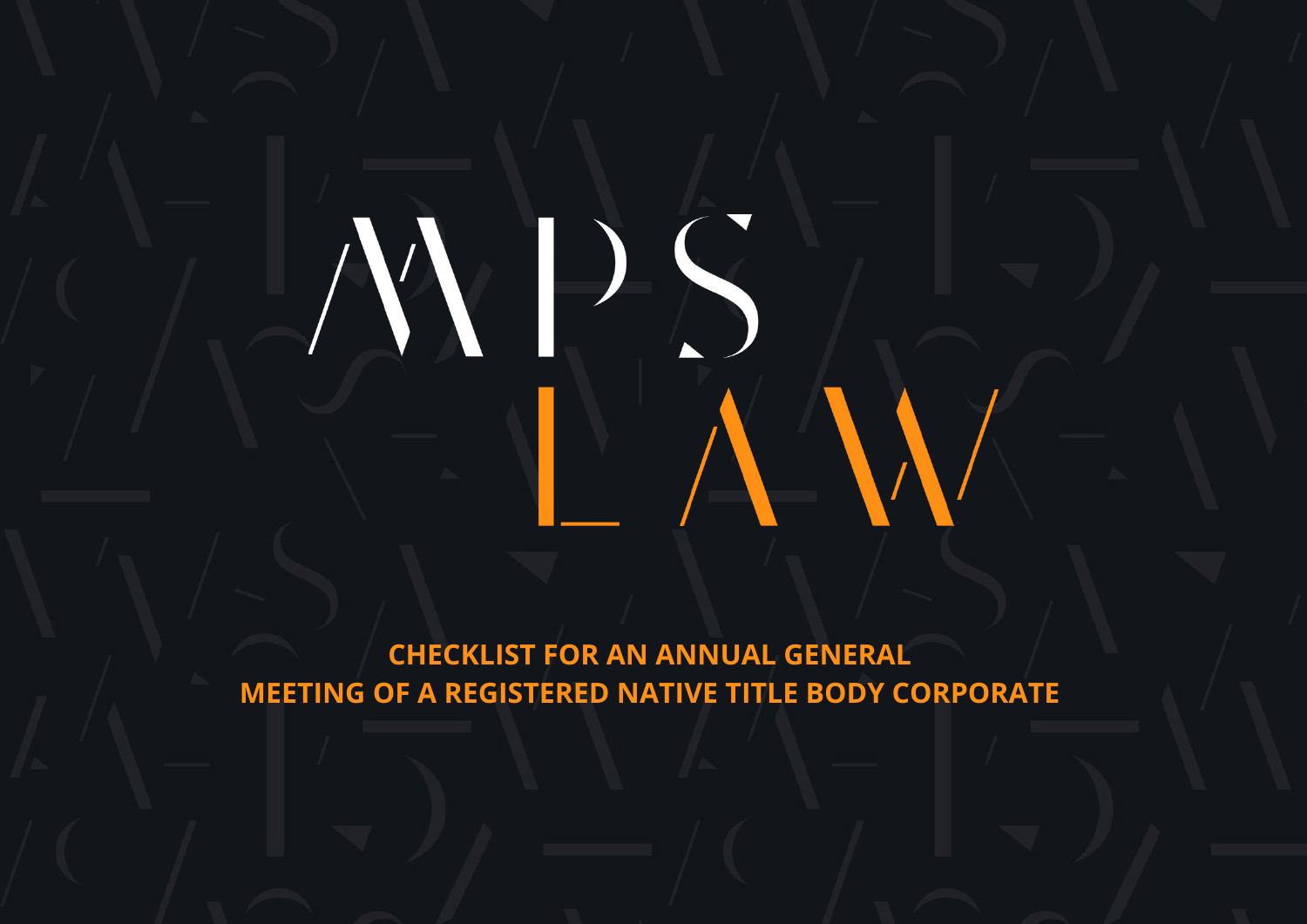## **Material considered within this checklist:**

- 1. Review procedure
- 2. Instructions
- 3. Notification
- 4. Service providers
- 5. Equipment and materials
- 6. Final logistics
- 7. Other practical checks

Registered Native Title Body Corporates are required to hold an Annual General Meeting before December each year. Procedurally, these meetings are held to ensure that RNTBC members have an opportunity to comment, make decisions and elect directors.

Practically, these meetings are a key opportunity for community to hold the RNTBC accountable. These meetings provide community with a platform to make key decisions which effect their interests and enjoyment of country. This checklist suggests considerations to help RNTBCs plan and hold Annual General Meetings.

Your name:

Your role:

Corporation (& ICN if known):

Date: <u>with the contract of the contract of the contract of the contract of the contract of the contract of the contract of the contract of the contract of the contract of the contract of the contract of the contract of th</u>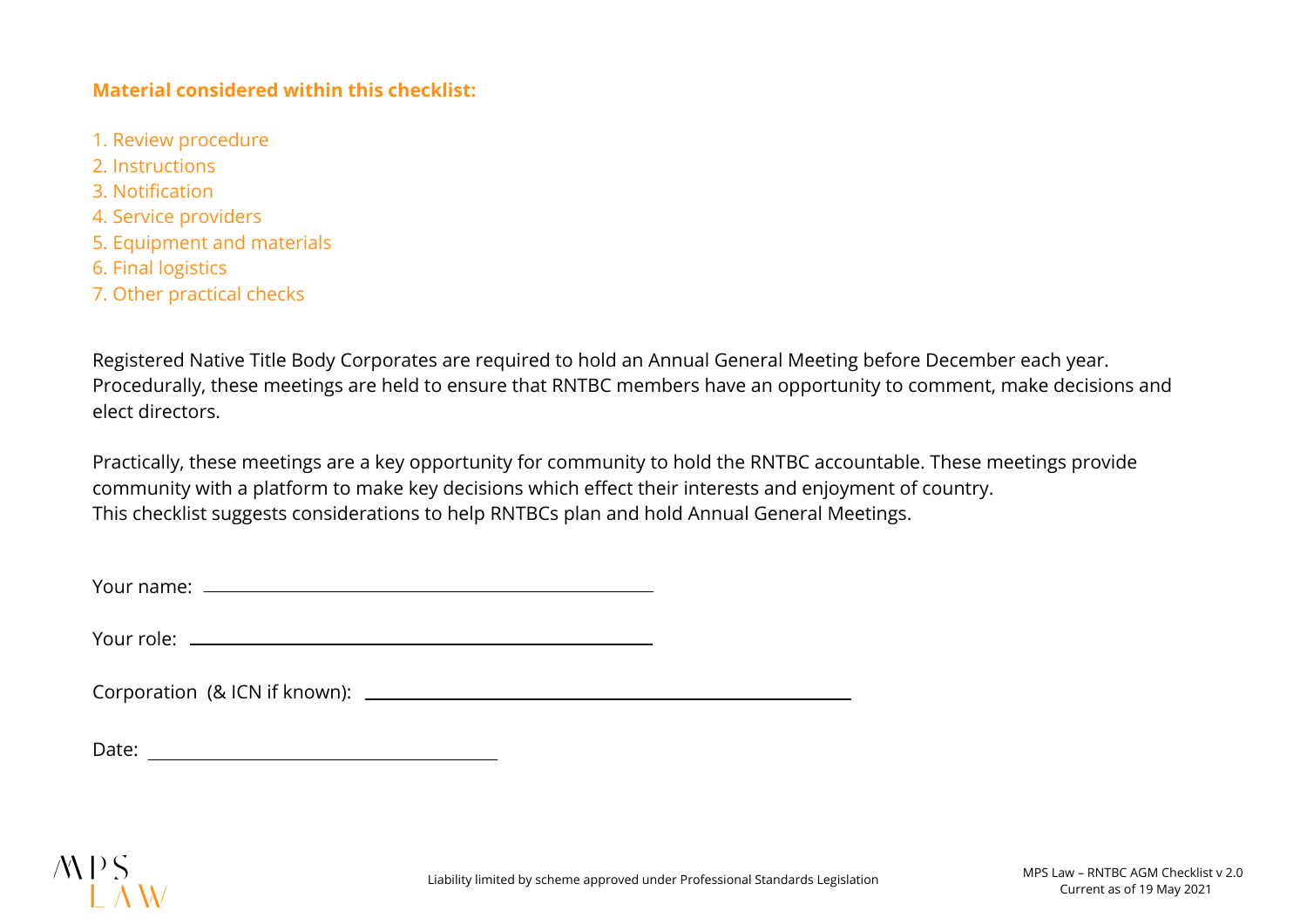| <b>Review procedure:</b>                                                                                                                                                                                                                                                                         | 3.5 months before meeting                 |
|--------------------------------------------------------------------------------------------------------------------------------------------------------------------------------------------------------------------------------------------------------------------------------------------------|-------------------------------------------|
| Have you reviewed the RNTBC's rulebook and sought legal advice as required, particularly if special<br>resolutions are required?:                                                                                                                                                                | No<br>Yes                                 |
| Have you reviewed Divisions 201, 246 and 508 Corporations Aboriginal and Torres Strait Islander Act 2006 (Cth)?                                                                                                                                                                                  | No<br>Yes                                 |
| <b>Instructions:</b>                                                                                                                                                                                                                                                                             | 3 months before meeting                   |
| Have you prepared quotations for a range of service providers (see below) to be approved by the board or<br>relevant decision maker?                                                                                                                                                             | No<br>Yes                                 |
| Have you prepared a draft agenda to be approved by the board or decision maker?                                                                                                                                                                                                                  | No<br>Yes                                 |
| Have you prepared a draft notice to be approved by the board or decision maker and does it include?<br>The venue<br>• The dates and time<br>Assistance options (if applicable)<br>$\bullet$<br>Agenda items<br>$\bullet$<br>• Draft resolutions<br>• A contact for further information requests? | No<br>Yes                                 |
| <b>Notification:</b>                                                                                                                                                                                                                                                                             | 2 months (min. 21 days)<br>before meeting |
| Have you given notice to all members of the RNTBC (by post and email)?                                                                                                                                                                                                                           | Yes<br>No                                 |
| Have you notified service providers and other stakeholders?                                                                                                                                                                                                                                      | No<br>Yes                                 |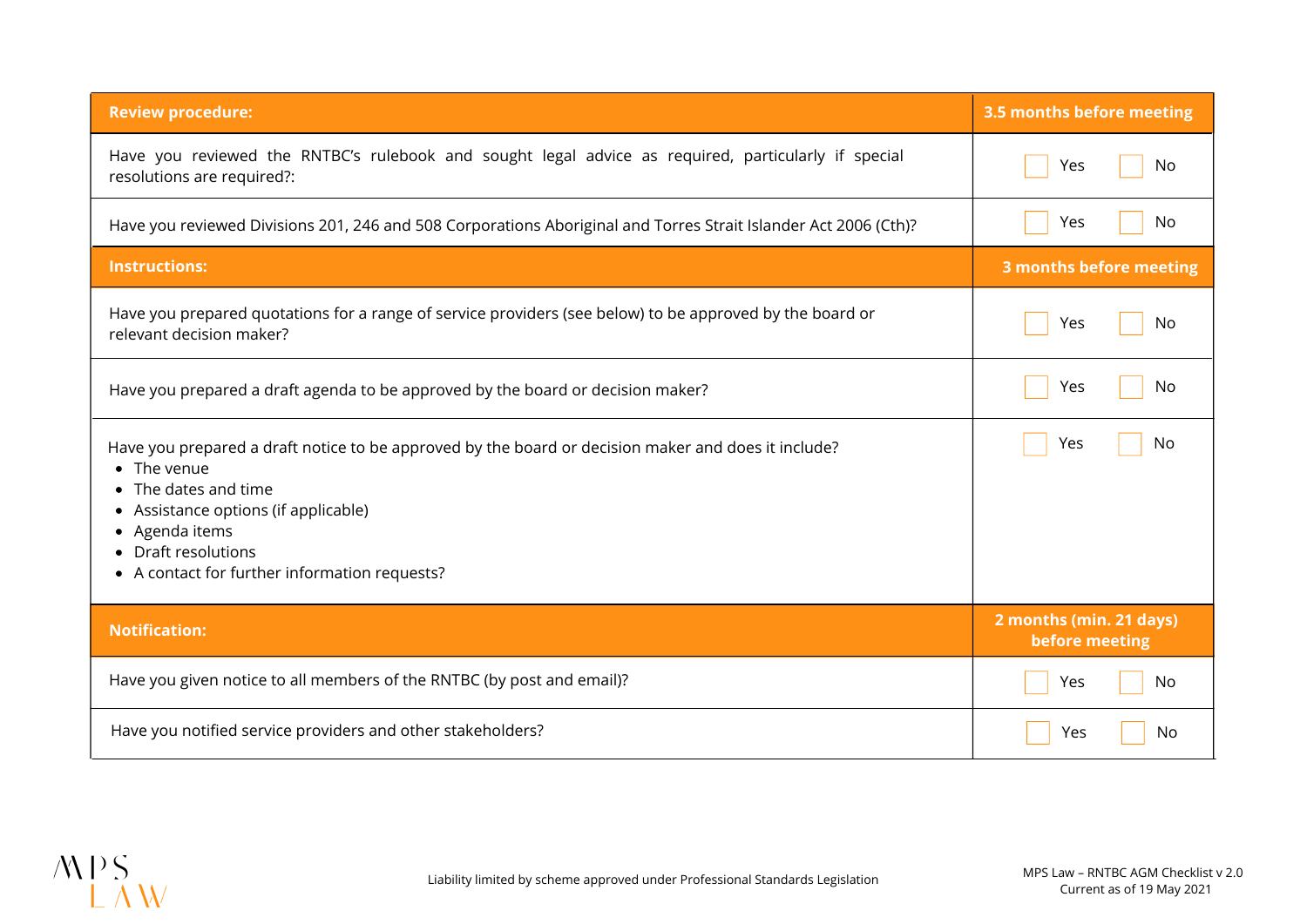| Have you published the notice at key community organisations?                                                                                                        | No<br>Yes               |
|----------------------------------------------------------------------------------------------------------------------------------------------------------------------|-------------------------|
| Have you published the notice on the RNTBC website (If applicable)?                                                                                                  | No<br>Yes               |
| <b>Service providers:</b>                                                                                                                                            | 2 months before meeting |
| Have you informed the relevant local authorities (Councils/Shires, police) of the event (if applicable)?                                                             | Yes<br>No               |
| Have you engaged the preferred venue?                                                                                                                                | Yes<br>No.              |
| Have you engaged the preferred catering (if applicable)?                                                                                                             | Yes<br>No               |
| Have you engaged scrutineers, to assist with the election (if applicable)?                                                                                           | No.<br>Yes              |
| Have you engaged security guards (if applicable)?                                                                                                                    | No<br>Yes               |
| Have you engaged an independent facilitator (if applicable)?                                                                                                         | No<br>Yes               |
| <b>Service providers:</b>                                                                                                                                            | 1 month before meeting  |
| Has necessary equipment been arranged?                                                                                                                               | No<br>Yes               |
| Have materials been prepared? For example:<br>Any necessary maps<br>٠<br>• Agendas<br>Sign-in sheets and registers<br>$\bullet$<br>Summaries and guides<br>$\bullet$ | No<br>Yes               |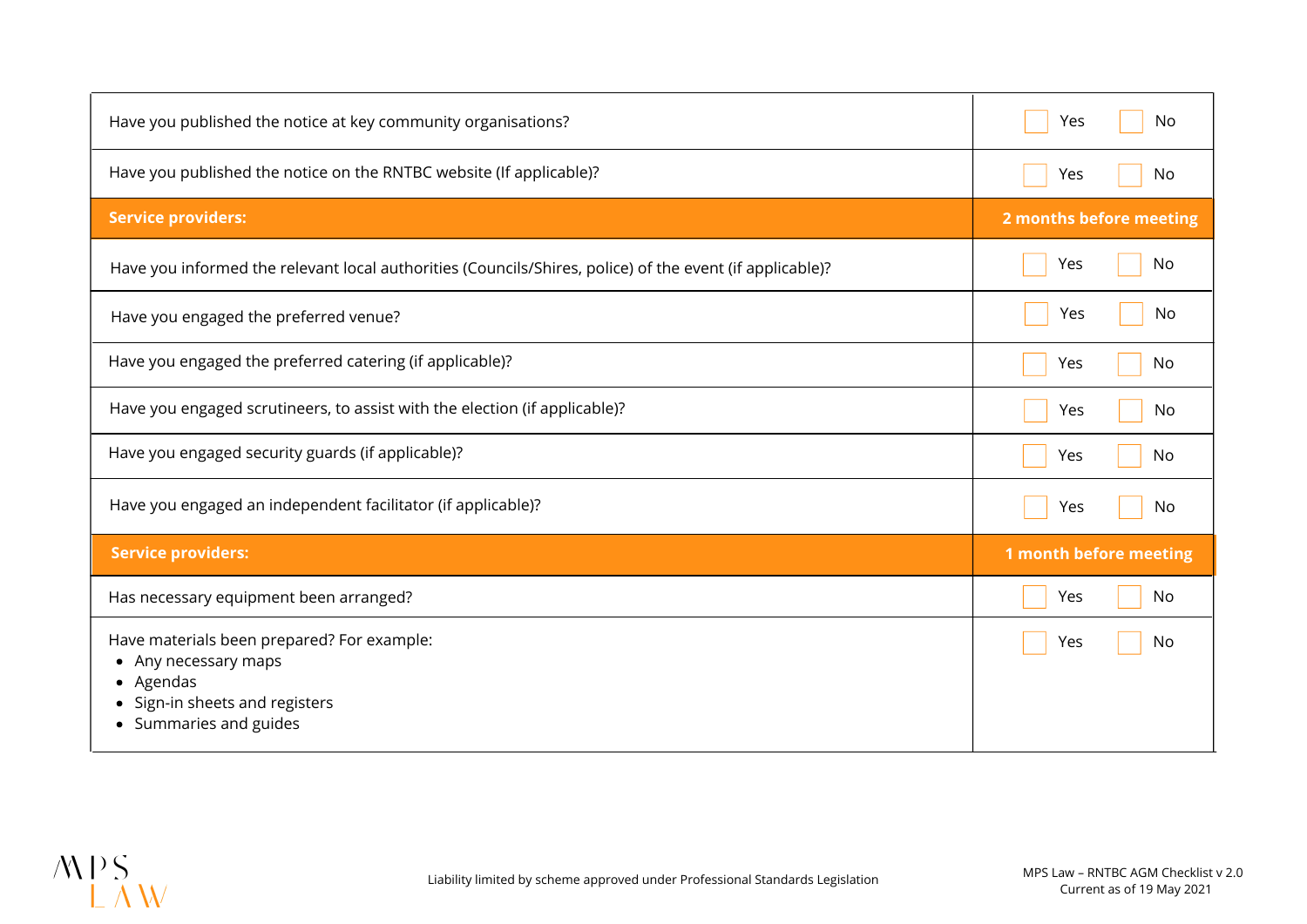| Forms to be completed<br>$\bullet$<br>Minutes of previous AGM<br>Financials<br>$\bullet$                                  |                                                              |
|---------------------------------------------------------------------------------------------------------------------------|--------------------------------------------------------------|
| <b>Final logistics:</b>                                                                                                   | 1 month (min. 14 days)<br>before meeting                     |
| Have you booked accommodation?                                                                                            | No<br>Yes                                                    |
| Have you drafted a travel plan and any risk management plans?                                                             | Yes<br>No                                                    |
| Have you organised appropriate transport?                                                                                 | No<br>Yes                                                    |
| Have you confirmed the attendance of service providers, presenters and board members?                                     | No<br>Yes                                                    |
| <b>Other practical considerations:</b>                                                                                    | To be considered as part of<br>overall planning and strategy |
| <b>Suppliers</b>                                                                                                          |                                                              |
| Do you have a preferred list of suppliers?                                                                                | Yes<br>No                                                    |
| <b>Venue and catering</b>                                                                                                 |                                                              |
| Is the room appropriately laid out to promote effective communication?                                                    | No<br>Yes                                                    |
| Has the meeting venue been appropriately setup for the meeting, particularly seating, audio visual<br>and heating/cooling | No<br>Yes                                                    |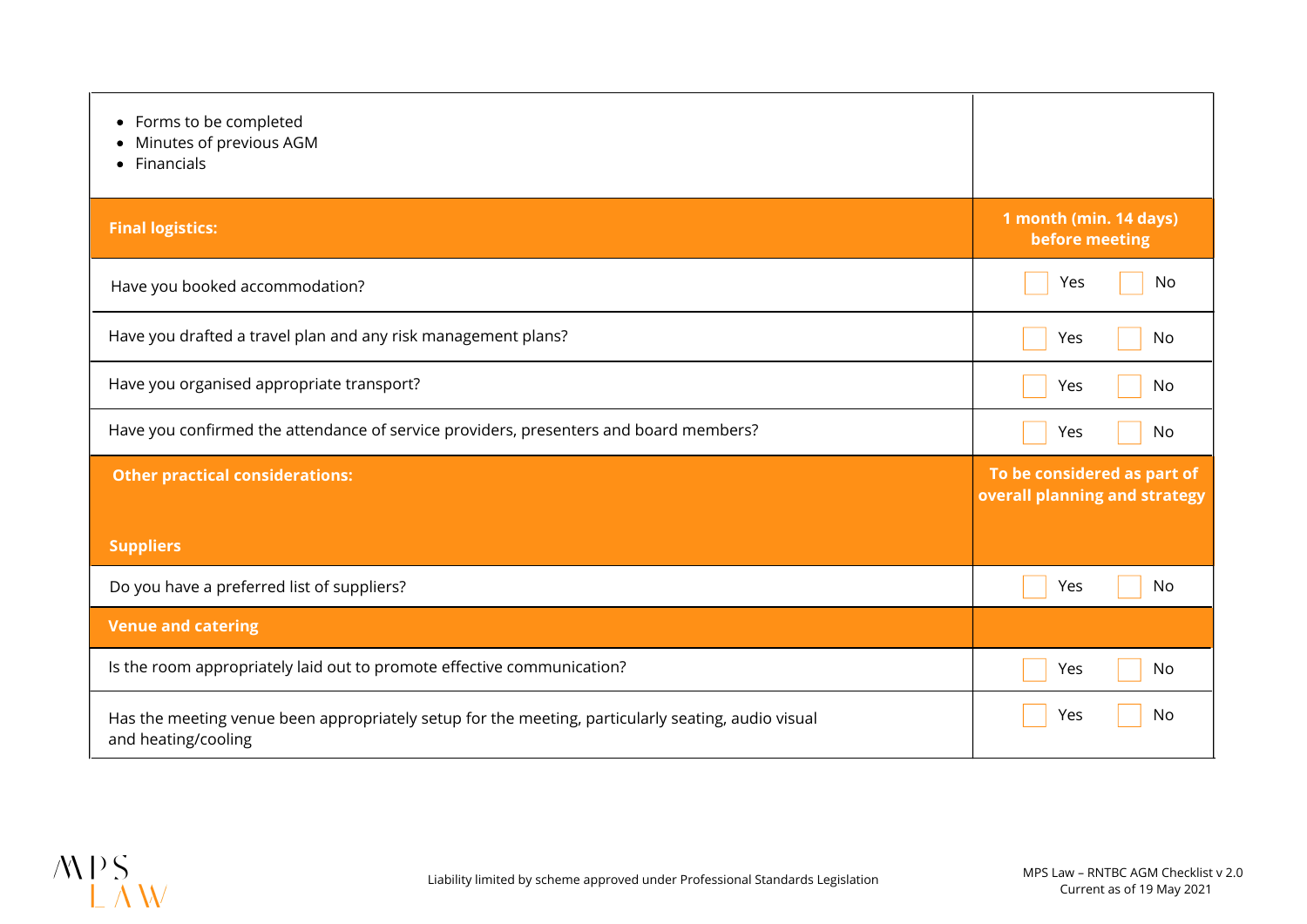| Is there appropriate catering and scheduled breaks to promote the well-being of attendees, particularly<br>attendees with diabetes and other health considerations?                                   | Yes<br>No        |
|-------------------------------------------------------------------------------------------------------------------------------------------------------------------------------------------------------|------------------|
| <b>Materials</b>                                                                                                                                                                                      |                  |
| If maps would assist decision making, have they been printed and are they sufficiently clear?                                                                                                         | Yes<br>No        |
| Is information about financials sufficiently detailed and provided in an understandable form?                                                                                                         | Yes<br>No        |
| <b>Minutes</b>                                                                                                                                                                                        |                  |
| Have minutes of the meeting been taken which capture all meeting resolutions and actions?                                                                                                             | Yes<br>No        |
| <b>Service Providers</b>                                                                                                                                                                              |                  |
| If independent facilitation is required, has the independent facilitator been properly briefed?                                                                                                       | Yes<br>No        |
| Is it necessary and appropriate for a photographer and/or videographer, and if so, have attendees consented to<br>photos and/or videos?                                                               | Yes<br>No        |
| <b>Members' Assistance</b>                                                                                                                                                                            |                  |
| If RNTBC members are eligible for assistance to attend the meeting, is the process fair and clear?                                                                                                    | <b>No</b><br>Yes |
| <b>Entry</b>                                                                                                                                                                                          |                  |
| If there may be queries about who is entitled to attend the meeting, has a process been designed to resolve queries<br>before the meeting (including assistance from an anthropologist, if required)? | No<br>Yes        |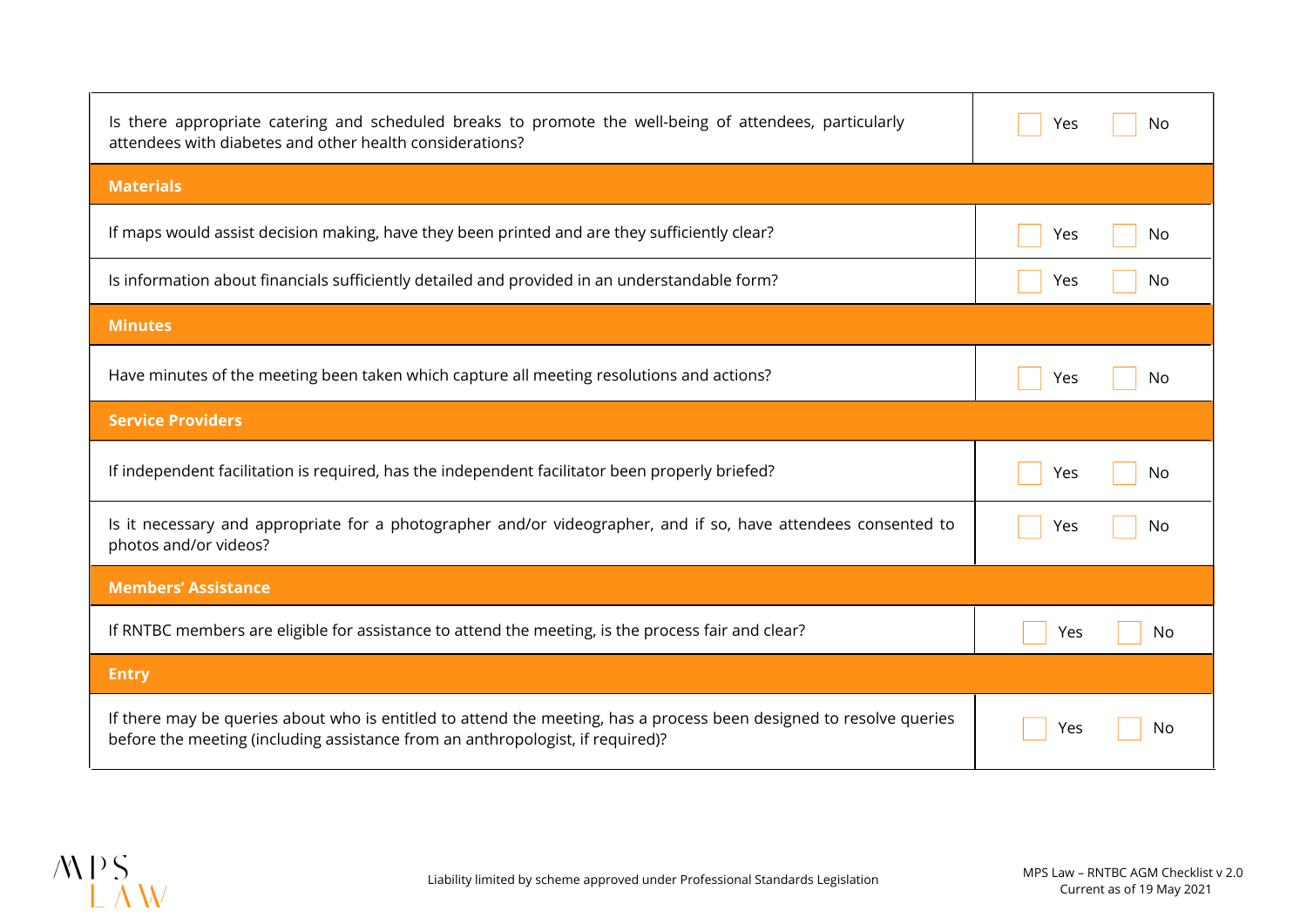| <b>Health</b>                                                                                                                                                                                   |            |
|-------------------------------------------------------------------------------------------------------------------------------------------------------------------------------------------------|------------|
| Have arrangements been made to manage risks and ensure compliance relating to COVID-19?                                                                                                         | Yes<br>No. |
| <b>Process</b>                                                                                                                                                                                  |            |
| If there is a usual or anticipated decision-making process, have arrangements been made to prepare for and manage<br>that process (including ballot systems and/or vote counters, for example)? | Yes<br>No  |
| Is there a process for tracking meeting outcomes and implementation of outcomes?                                                                                                                | Yes<br>No  |
| Do you seek advice on meeting outcomes to ensure compliance with reporting requirements?                                                                                                        | Yes<br>No. |
| Are there clear meeting rules, and if so, are they presented to and agreed by members before the meeting starts?                                                                                | Yes<br>No  |
| Do you have strategies to manage poor behaviour, like a member code of conduct?                                                                                                                 | Yes<br>No  |
| Do you have sufficient new director induction processes?                                                                                                                                        | Yes<br>No  |
| Do you invite member feedback on board or CEO (or senior management) performance or meeting quality?                                                                                            | Yes<br>No  |
| Do you report to members on the board's strategic plan for the RNTBC?                                                                                                                           | Yes<br>No. |
| Have you updated any changes of officers on the ORIC website?                                                                                                                                   | Yes<br>No  |
| <b>Meeting Costs</b>                                                                                                                                                                            |            |
| Have costs for the meeting been recovered or paid by an entity other than the RNTBC, where possible?                                                                                            | Yes<br>No  |